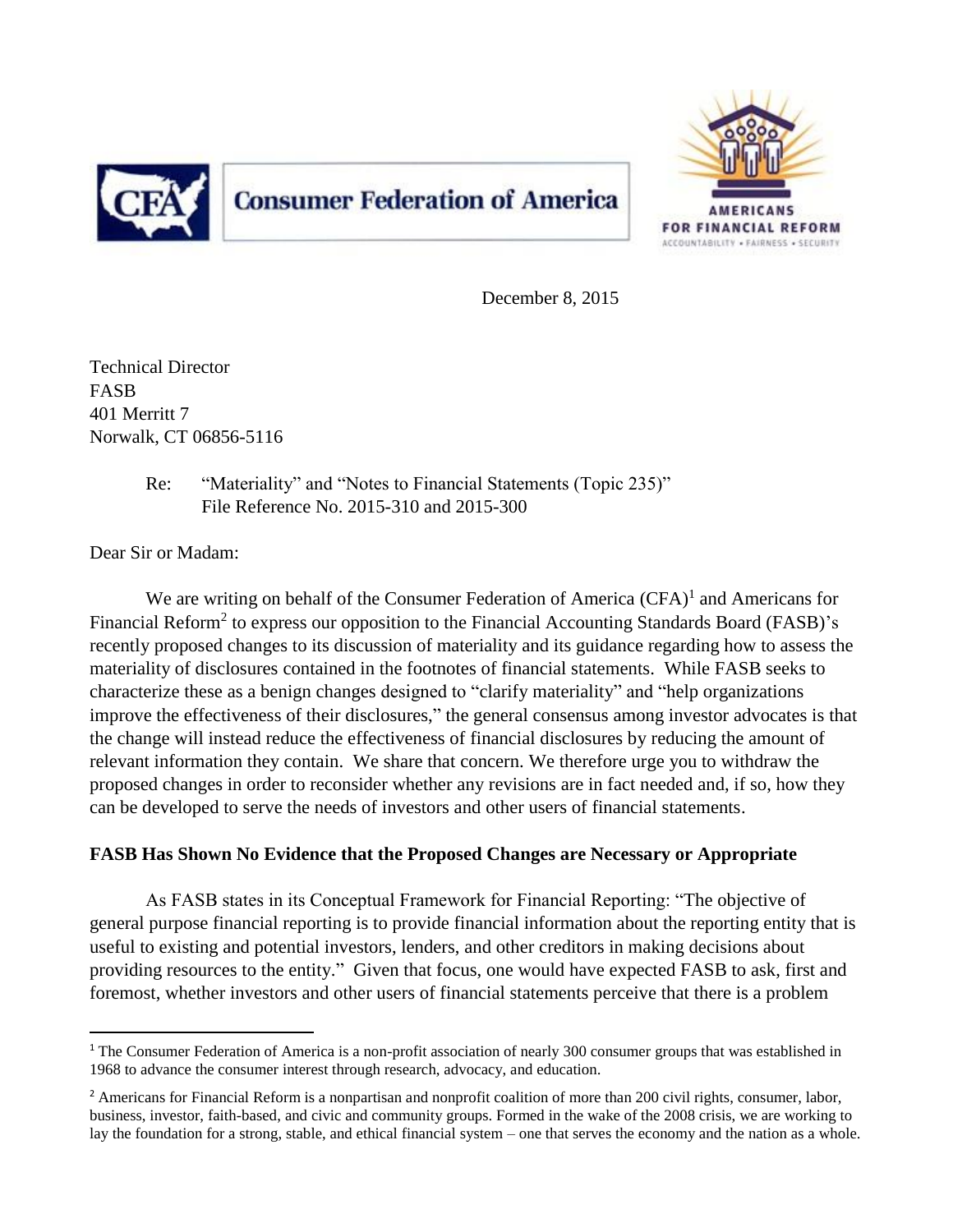here that needs to be solved, and specifically whether they find that material disclosures are being obscured by excessive disclosure of immaterial information. FASB presents no evidence that this is the case. Instead, it simply accepts as a given that "communication would be more effective and material information would be more apparent if it was not obscured by immaterial disclosures" and that the best way to achieve that goal is to increase issuer "discretion" in determining whether information is material.

As accounting expert Jack T. Ciesielski points out in his recent article, "Materiality Matters," however, "investors usually want more facts, not less."<sup>3</sup> Ciesielski further notes that FASB's emphasis on encouraging preparer discretion "is disconcerting to investors. …Preparers have always had to exercise their judgment when it comes to applying accounting principles and standards, but 'discretion' has a different implication – one that carries a connotation of 'do what you want to do.'" Ciesielski concludes, as we do, that the proposals seem to be "aimed squarely in the interest of just one constituent of the standard setting body: the preparer community." That focus is evident as well in the questions FASB asks in the proposing release, which focus almost exclusively on the proposal's impact on issuers and auditors and ignore entirely its impact on the users of financial statements. Nowhere in either proposal does FASB assess, or even acknowledge, the countervailing risk that the proposed changes would make it easier for preparers to omit information that investors and other users of financial statements find useful. Nor does it appear to give any consideration to the possibility that existing guidance makes it too easy, rather than too hard, to omit information that investors view as relevant.

This exclusive focus on the concerns of preparers is, in itself, reason enough to justify a call for FASB to withdraw the proposals and to begin anew with a focus on what changes, if any, investors believe are needed to the discussion and application of materiality in order to provide disclosures that are, to use FASB's phrase, "decision-useful."

#### **Proposed Changes to Materiality Would Likely Result in Less Useful Disclosures**

FASB's proposed change to its discussion of materiality effectively eliminates current FASB guidance with regard to how to apply the concept of materiality to the preparation of financial statements. The current language achieves that goal by encouraging issuers to provide all the information that "could influence decisions that users make on the basis of the financial information of a specific reporting entity." In other words, where issuers are uncertain whether particular information would be considered useful by investors, it encourages them to err on the side of being inclusive. In its place, the proposal simply refers issuers to the Supreme Court language on materiality in the context of anti-fraud provisions. Instead of encouraging preparers to provide information that investors "could" find useful, the legal definition requires them to provide only that information where there is a "substantial likelihood" that a reasonable investor "would" view the information as significantly altering the total mix of information. As Ciesielski explains, "The basic premise of the proposed amendment: materiality is a legal concept, rather than an accounting concept. In effect, the FASB is saying that in evaluating materiality of information to be included or excluded from financial statements, preparers and auditors should look to current legal precedents regarding materiality for guidance, rather than looking for an answer in accounting literature."

 $\overline{a}$ 

<sup>3</sup> Jack T. Ciesielski, CPA, CFA, "Materiality Matters," *The Analyst's Accounting Observer*, Vol. 24, No. 12, Nov. 30, 2015.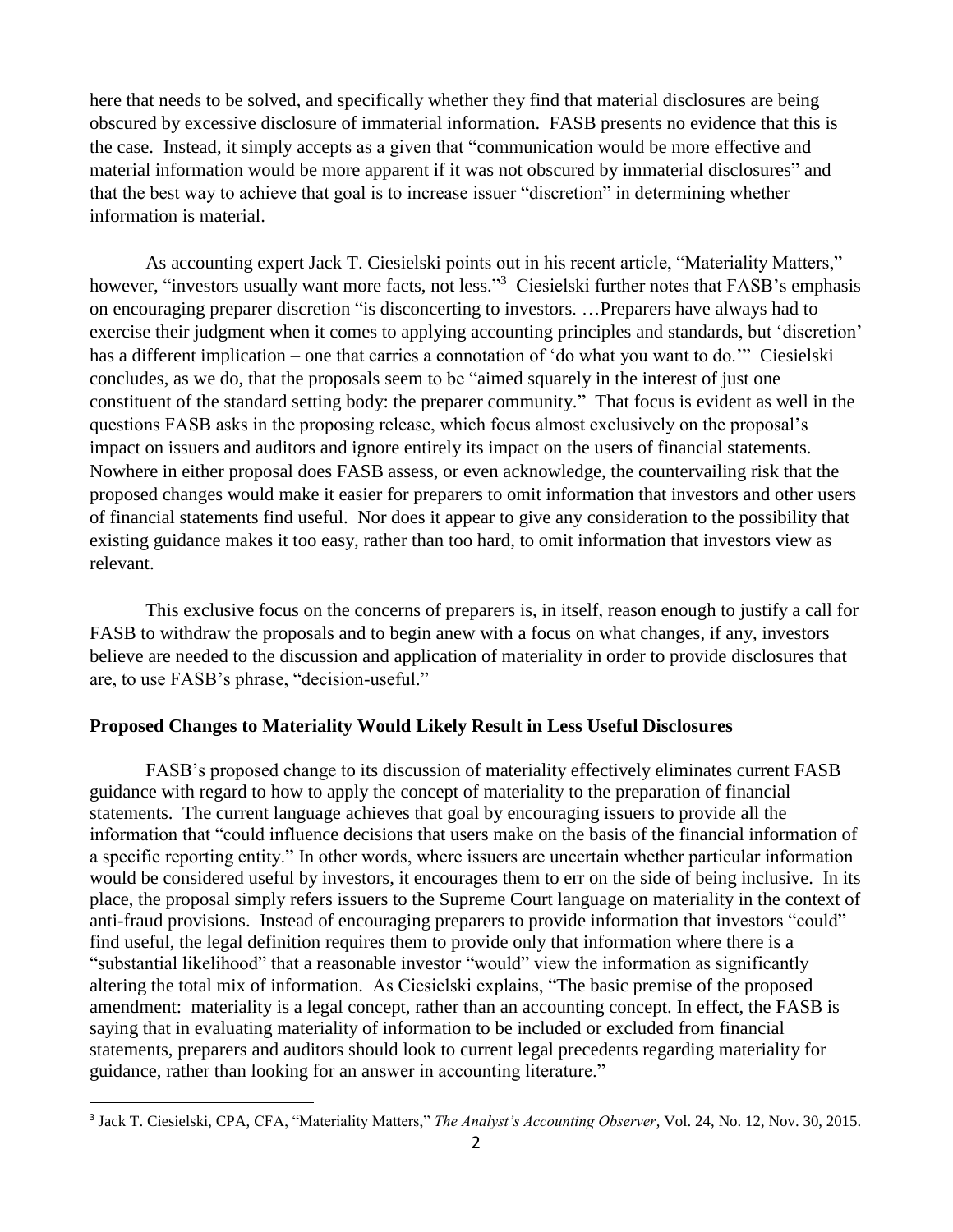To suggest, as FASB does in both proposals, that "materiality is a legal concept" does not lead to the inevitable conclusion that the accounting literature should be silent on how to apply that concept. After all, the notion of full and fair disclosure is also a legal concept, but we still need the accounting standards to interpret how that goal is to be achieved. Moreover, as the Supreme Court stated in the seminal decision on materiality, *TSC Industries, Inc. v. Northway*, determining whether a particular fact is material is "a mixed question of law and fact, involving as it does the application of a legal standard to a particular set of facts." FASB's standards can play a useful role in helping preparers assess how to weigh those questions in order to ensure that their disclosures provide "decision-useful information to investors and other users of financial reports." That goal is unlikely to be promoted through an approach that encourages preparers to use their discretion in order to provide the bare minimum information necessary to avoid violating the fraud standard.

There is no question in our mind that the proposed change would be seized on by some companies to justify reducing the amount of information they provide to investors and other users of financial reports. This concern is reinforced by the fact that encouraging greater preparer discretion in determining what information to disclose and reducing "obstacles" preparers face when they seek to omit information are stated goals of the related proposal on assessing materiality of footnote disclosures. As Ciesielski explains, "The emphasis on discretion, and on omission of disclosures, makes it hard to expect that preparers would not view any final standard as anything other than a license to attack whatever disclosure overload they believe is causing them pain." But what FASB, and the preparers whose interests it is promoting with these proposals, view as obstacles, investors are likely to view as necessary to ensure accountability around issuer decisions about what information to disclose. Since investors are at far greater risk when preparers exclude information that is material than when they include information that is not, those "obstacles" to omitting information can serve a useful purpose. One would have expected FASB to at least consider that benefit in its discussion of these issues in the exposure draft, but no such discussion appears.

#### **FASB Could Address Any Confusion That May Exist Through Less Extensive Changes**

FASB justifies this proposed change on the grounds that it is needed to eliminate confusion and to ensure that "the materiality concepts discussed are consistent with the legal concept of materiality." But, FASB provides no evidence that any "confusion" that may exist is the result of differences between its discussion of materiality and the language in the Supreme Court decision rather than the inherently subjective nature of materiality decisions. The examples it provides in its exposure draft on footnote disclosures – the quantitative focus of preparers and the "perception that all disclosures mentioned in a particular Topic are required if that Topic addresses a matter that is material to the reporting entity" – do not demand a retooling of the Board's approach to materiality. The first issue regarding consideration of quantitative and qualitative factors is already thoroughly addressed both in the accounting literature and in court cases based on the current standard.<sup>4</sup> In light of that extensive guidance, any preparer who remains confused on this point is unlikely to suddenly achieve enlightenment through the changes proposed here. Instead, they are likely to take away the message that they can justify whatever approach they prefer based on their "discretion" in applying the

 $\overline{a}$ 

<sup>4</sup> Securities and Exchange Commission, 17 CFR Part 211, [Release No. SAB 99], Staff Accounting Bulletin No. 99; Ganino v. Citizens Utility Company, U.S. Court of Appeals, Second Circuit, Docket No. 99-7904, Argued April 10, 2000 - September 06, 2000; Litwin v. Blackstone Group, L.P., U.S. Court of Appeals, Second Circuit, August 25, 2010, Argued; February 10, 2011, Decided, Docket No. 09-4426-cv.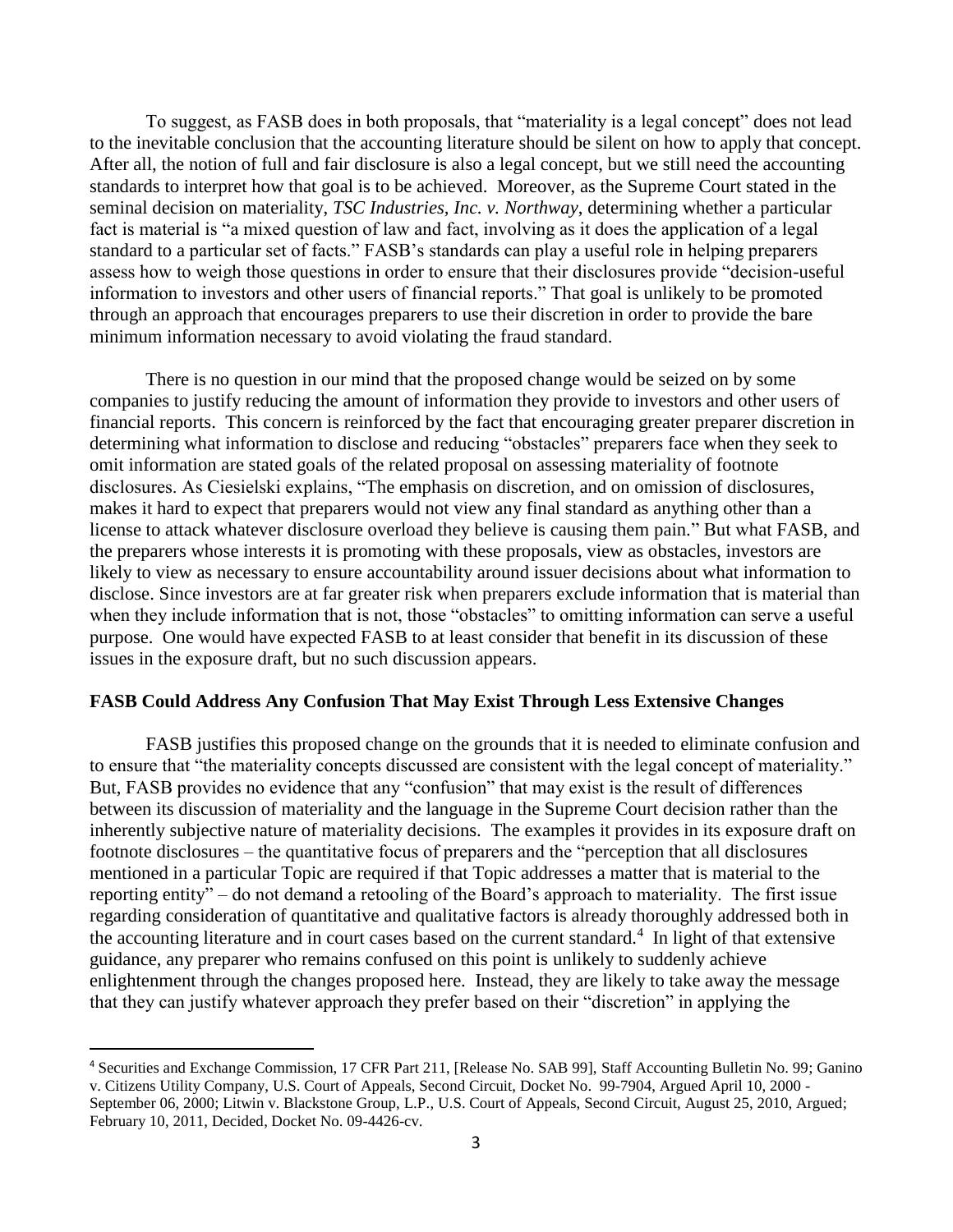materiality standard. If the second point is genuinely an area of confusion, it could be addressed through a simple clarification of this one point.

A third point raised in the exposure draft is that "omissions of immaterial disclosures are currently deemed to be accounting errors, and auditors are compelled to inform audit committees of their existence. In turn, the audit committee needs to consent to their omission." <sup>5</sup> We believe it is highly appropriate for independent auditors to discuss such disclosures with the audit committee, including decisions the auditors have reached as to why a particular disclosure may be deemed to be immaterial to investors. The FASB has provided no tangible evidence that audit committees and investors have been ill served by discussing why a particular disclosure is, or is not, considered immaterial. If the Board nonetheless believes clarification is needed in this area, we agree with Ciesielski that "the better answer is to change the auditing literature so that foregone disclosures are called 'forgone disclosures,' instead of errors, and brought to the attention of the audit committee as a 'last chance' to review them for inclusion."

Finally, on the broader question of confusion around the meaning of materiality more generally, if FASB feels it needs to provide clarification that its discussion of materiality does not conflict with the legal definition, it could do so simply by clarifying that its discussion is not intended as a substitute for the legal definition but as an explanation of how best to apply that concept to the preparation of financial reports in order to arrive at disclosures that are "decision-useful." FASB indicates in its exposure draft on footnote disclosures that it considered "including guidance that would have stated that when an entity cannot determine whether the information is material (that is, a close call), the information should be included." It decided against this approach, however, because it "believes that such decisions are made most appropriately by preparers of financial statements in the context of the regulatory, legal, and governance environment in which they operate." This reflects a flagrant double-standard, in which the Board is apparently reluctant to express an opinion that would encourage more inclusive disclosures, but shows no such reluctance to express views that would encourage less inclusive disclosures.

As noted above, this clear bias toward the interests of preparers, when its own literature identifies users of financial reports as the primary beneficiaries of accounting standards, is sufficient reason to justify a call for FASB to withdraw these proposals and start from scratch with a new focus on the needs of the users of financial reports.

## **Additional Recommendations**

Our strong preference is that the Board withdraw this proposal in its entirety. If it is determined to move forward, however, it should at the very least incorporate the following additional changes. Indeed, we believe the following changes should be adopted regardless of whether the Board moves forward with this particular proposal.

1. The Board should adopt in its standard, the language in the securities laws and regulations which states: "In addition to the information expressly required to be included in a statement or report, there shall be added such further [material](https://www.law.cornell.edu/definitions/index.php?width=840&height=800&iframe=true&def_id=5e3cfc9cb8c1b04b5cf1df2b80c93be8&term_occur=1&term_src=lii:cfr:2014:17:0:-:II:-:240:-:240.12b-20) information, if any, as may be necessary to make the required statements, in the light of the circumstances under which they are made not

 $\overline{a}$ <sup>5</sup> Ciesielski, "Materiality Matters."